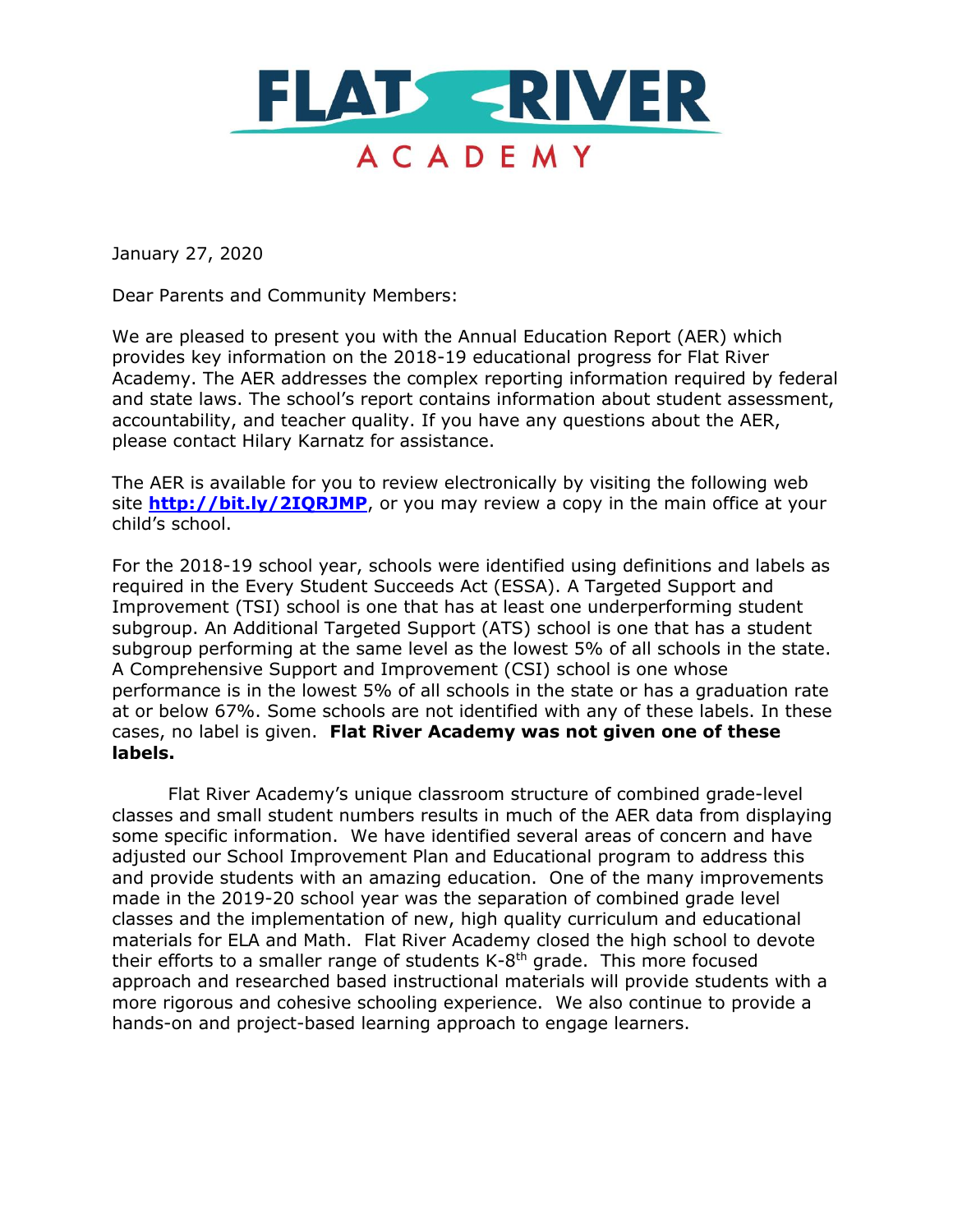

State law requires that we also report additional information.

## **1. Process for Assigning Students to the School:**

Flat River Academy is a charter school. Any student may enroll as long as the classroom limit is not exceeded. Open enrollment and re-enrollment is conducted in the spring. If the number of students wanting to enroll has exceeded the school's limit, a lottery takes place.

# **2. Status of the School Improvement Plan:**

Flat River Academy is committed to improving educational opportunities through our School Improvement Plan. In such, many innovative methods have been implemented to increase student engagement and achievement. Among these methods include: additional support for students struggling academically, small class-sizes, hands-on and project -based learning approach, and new curriculum.

# **3. A Brief Description of each Specialized School:**

Flat River Academy served students k-12<sup>th</sup> grade in 2018-19 in two categories: Elementary (K-7) and High school (8-12), but in 2019-20 the school will serve students in K-8<sup>th</sup> grade. Flat River Academy is committed to small class-sizes, individualized support and project-based learning to provide an excellent education.

# **4. Identify how to access a copy of the core curriculum, and an explanation of the variances from the state's model:**

Flat River Academy uses the Common Core State Standards to guide curriculum and supplemental materials. In 2019, new curriculum has been purchased in the following areas: K-5 ELA – Bookworms, K-5 Math – Eureka Math, K-5 Science – Mystery Science, 6-8 ELA – Amplify ELA, 6-8 Math – Eureka Math. Links to these curriculums can be found on our website: [www.flatriveracademy.org](http://www.flatriveracademy.org/) under the heading Curriculum.

# **5. Aggregated student achievement results for any local competency or nationally normed achievement test:**

Flat River Academy students in grades K-10 take the NWEA, a nationally normed achievement test that also monitors student growth. The data can be found in the links below. Data in grades with less than 10 students has been suppressed to protect student identity.

 [2017-18 NWEA report](https://eebb5ebd-b9c5-4e88-b5d4-eba8d6b140da.usrfiles.com/ugd/eebb5e_7fe83dc3b27d45678f1ee817ba8c70b0.pdf) [2018-19 NWEA report](https://eebb5ebd-b9c5-4e88-b5d4-eba8d6b140da.usrfiles.com/ugd/eebb5e_30e21c4f04324a598335a6372c72e3e4.pdf)